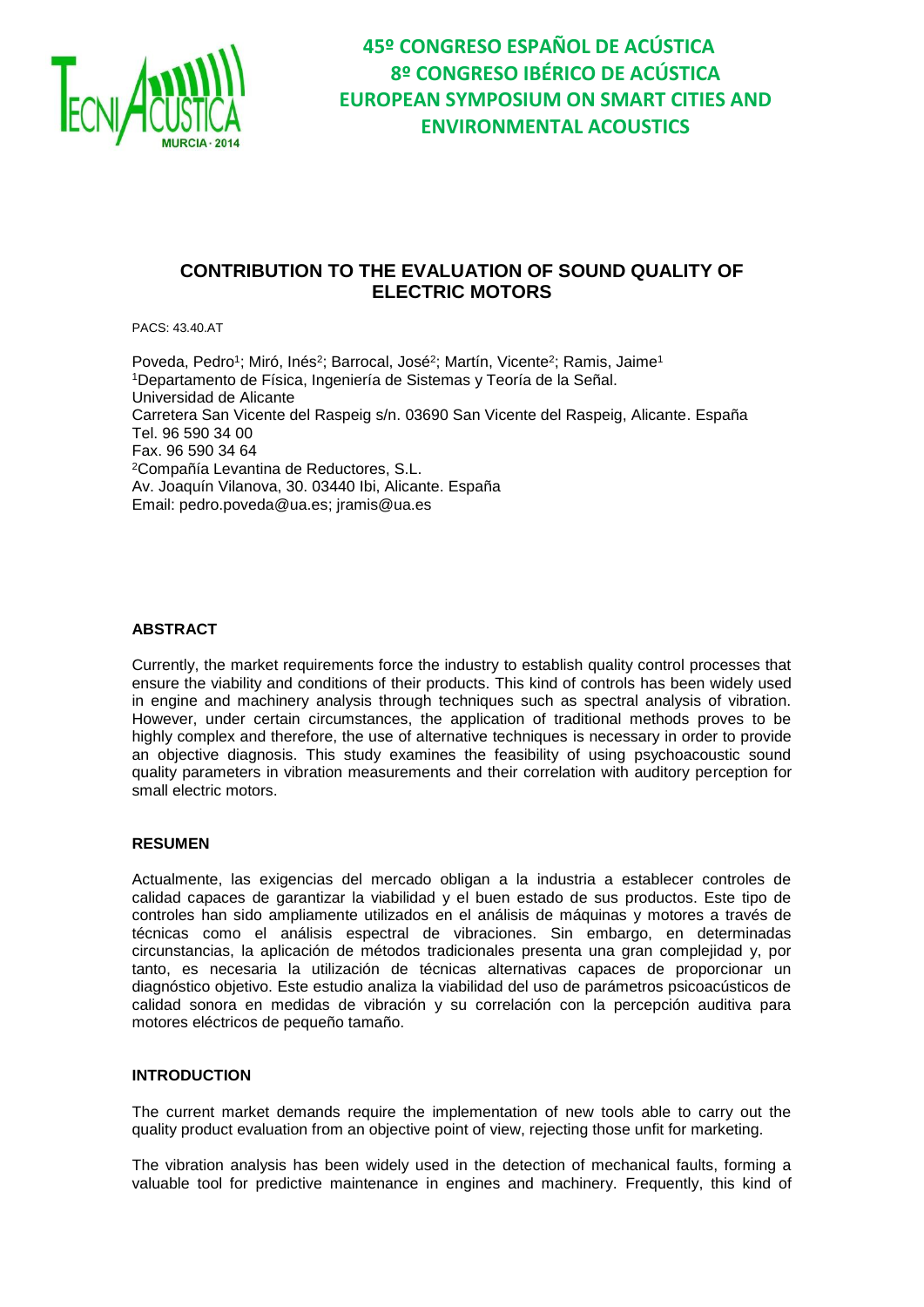

analysis is based on the establishment of historical measures whose drifting is indicative of malfunction. However, this methodology can be hardly applied to newly manufactured products whose behaviour is unknown in advance. It is therefore necessary to reimagine the measurement process and develop alternative techniques in order to achieve the desired objective.

Currently, there are multiple methods capable of performing the machinery evaluation from their vibrations. Thus, techniques such as spectral analysis or order analysis can help to understand the origin of the fault or defect. Nevertheless, there are certain situations where such techniques may not be completely useful. The analysis of elements with a reduced size, low rotation speed, or a considerable stack between its components make the results fluctuate significantly, complicating the diagnostic. Similarly, techniques like order analysis require the use of an additional tachometer signal to know how the engine rotation is. This kind of signals cannot be extracted from all of market machines, so in most cases it is impossible to obtain satisfactory results.

In certain machines the existence of a fault can be properly detected by means of the sound pressure level generated and their perception as a subjective evaluation. At present, there are numerous psychoacoustic parameters able to offer an objective view of the perception of the human ear to sound stimulus. However, because of the hardness of the industrial environment, the acquisition of acoustic signals may become a truly daunting task.

The aim of this work consists of studying the vibration produced by the joint motor-gearhead, evaluating the correlation between the subjective perception of the noise generated and the use of classical psychoacoustic parameters with vibration signals. This work is part of a collaborative project between the University of Alicante and Compañía Levantina de Reductores for the development of a quality control tool.

### **MATERIALS AND METHODS**

#### **Experimental Measurements**

The measures have been performed on a total of 96 correct items and 96 defective, according to the following scheme:

- Samples classification. Subjective test.
- Creation of a defects catalogue.
- Vibration measurement for right samples.
- Results processing. Validity ranges determination.
- Vibration measurement for defective samples.
- Results processing and comparison with right items.

#### **Acquisition System**

The acquisition and signal processing have been carried out by the NI USB-6351 platform and the development tool Labview. Three different types of transducer have been used: 4519 Brüel & Kjær miniature accelerometer, Keyence LK-G5000 Laser vibrometer and Bruel & Kjær type 4188-A-021 microphone.



Figure 1. Transducers.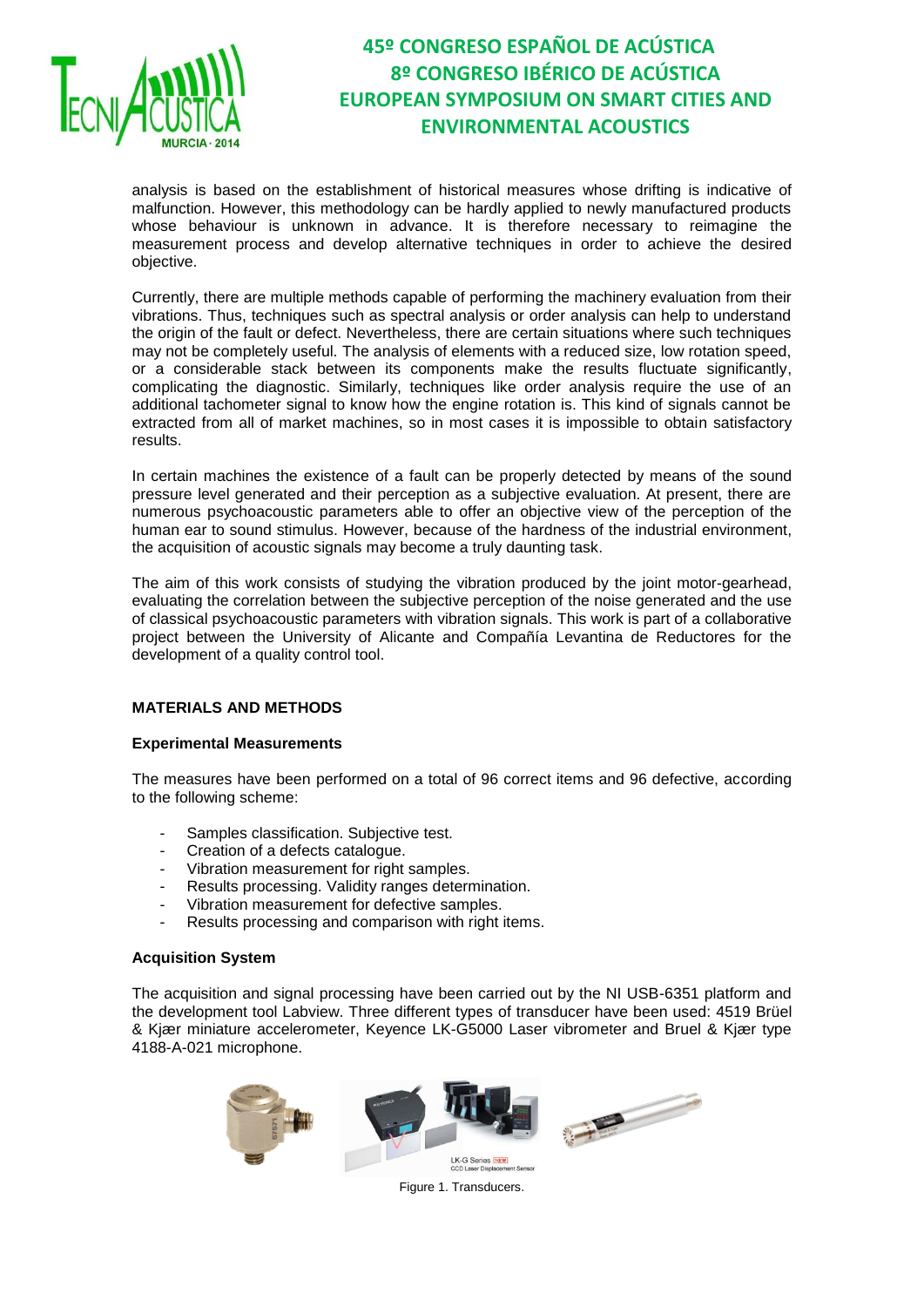

The use of microphones and laser heads allows for measurements without contact between transducer and the tested item, which shows a clear advantage compared to the accelerometers. However, these types of transducers have high noise sensitivity, being inadvisable in an industrial environment.

#### **Optimum Measurement Point**

For a proper detection of defects it is essential to establish the most appropriated point to perform the measurements. Therefore, from the defects catalogue produced, the appearance of the signals associated with each of the fails is verified in different parts of the sample. The finally selected point is directly related to the rotation axes of the different components of the sample.

#### **Measurement Parameters**

The psychoacoustic parameters used in this study are inspired by those with the same name used in sound pressure measures [3], being in this case applied to the signal coming from vibration transducers. According to the signal associated to each defect the following parameters have been selected:

- *Vibration Level:* determine the acceleration level of the surface studied.
- *Crest Factor:* ratio between the maximum and rms level of a signal. It will indicate the existence of impulsive noise in the analysed signal.
- *Loudness:* provides a subjective perception measure of the level of a signal.



 *Sharpness:* measurement of high frequency content which has a signal. This parameter is directly related to the Loudness and will be given by the following expression:

$$
S = c \frac{\int_0^{24 \,Bark} N' g'(z) \cdot z \cdot dz}{\int_0^{24 \,Bark} N' dz}
$$

where  $q'(z)$  corresponds to a weighting function given by the following figure: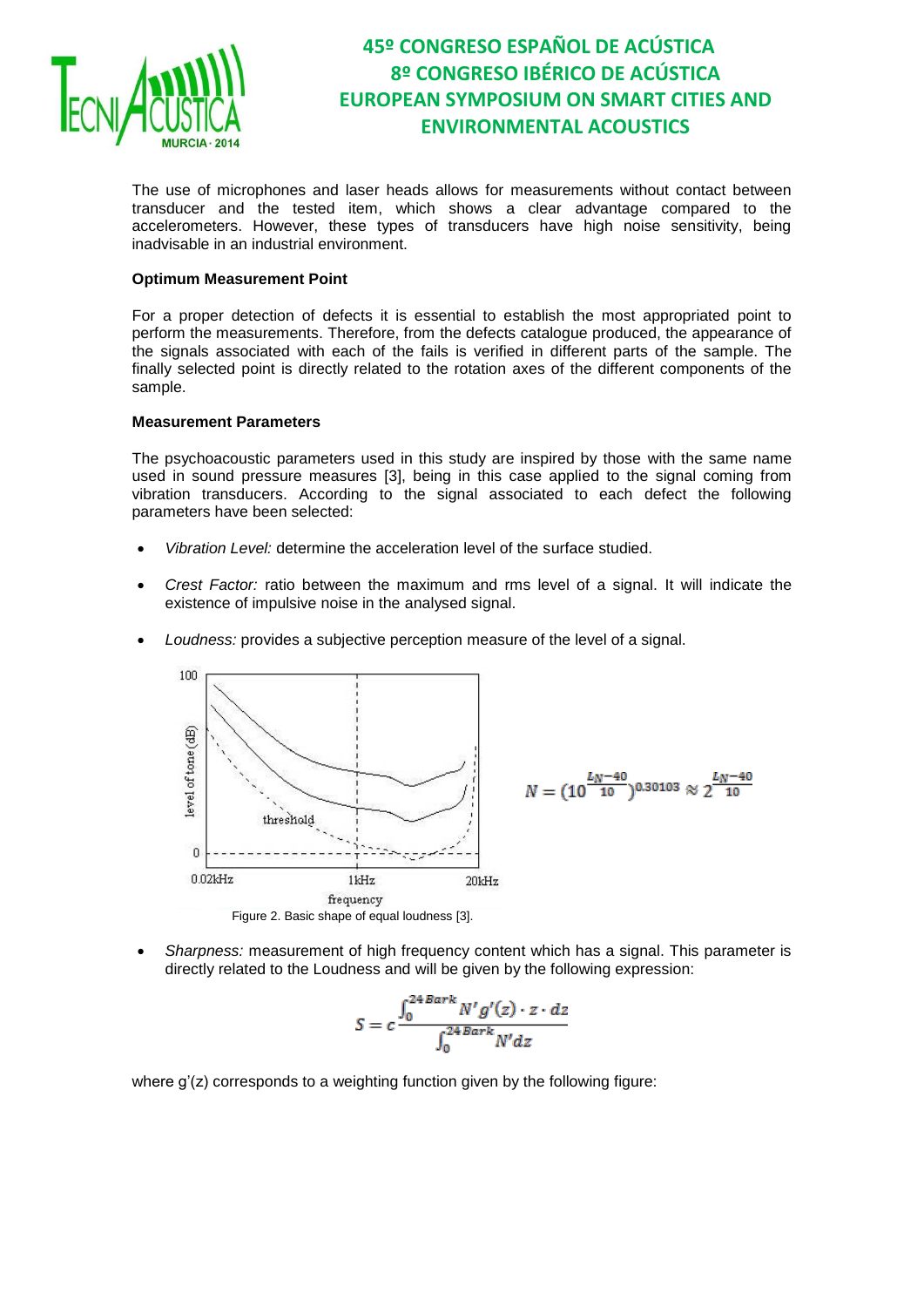



Figure 3. Weighting factor for sharpness as a function of critical-band rate [1].

 *Roughness:* quantifies the subjective perception of rapid amplitude modulations contained in a signal  $(15 - 300$  Hz).



 *Fluctuation Strength:* quantifies the subjective perception of the slow amplitude modulations contained in a signal (~20Hz), presenting the maximum sensitivity at 4 Hz. It will be given by the following expression:

$$
F = \frac{0.008 \cdot \int_0^{24 \, Bark} \Delta L \cdot dz}{\frac{f_{mod}}{4} + \frac{4}{f_{mod}}}
$$

### **RESULTS**

#### **Subjective Test**

From the tests performed with production personnel, the following defects are detected in the samples by means of subjective methods:

| <b>Defect</b>          | <b>Description</b>                           |  |  |
|------------------------|----------------------------------------------|--|--|
| <b>Vibration Level</b> | High vibration level.                        |  |  |
| <b>Scraping Noise</b>  | Dirty sound, like sand scraping.             |  |  |
| <b>Impact Noise</b>    | Impulsive noise apparition                   |  |  |
| Discontinuity          | Discontinuous vibration. Fluctuating signal. |  |  |

Table 1. Subjective defects catalogue.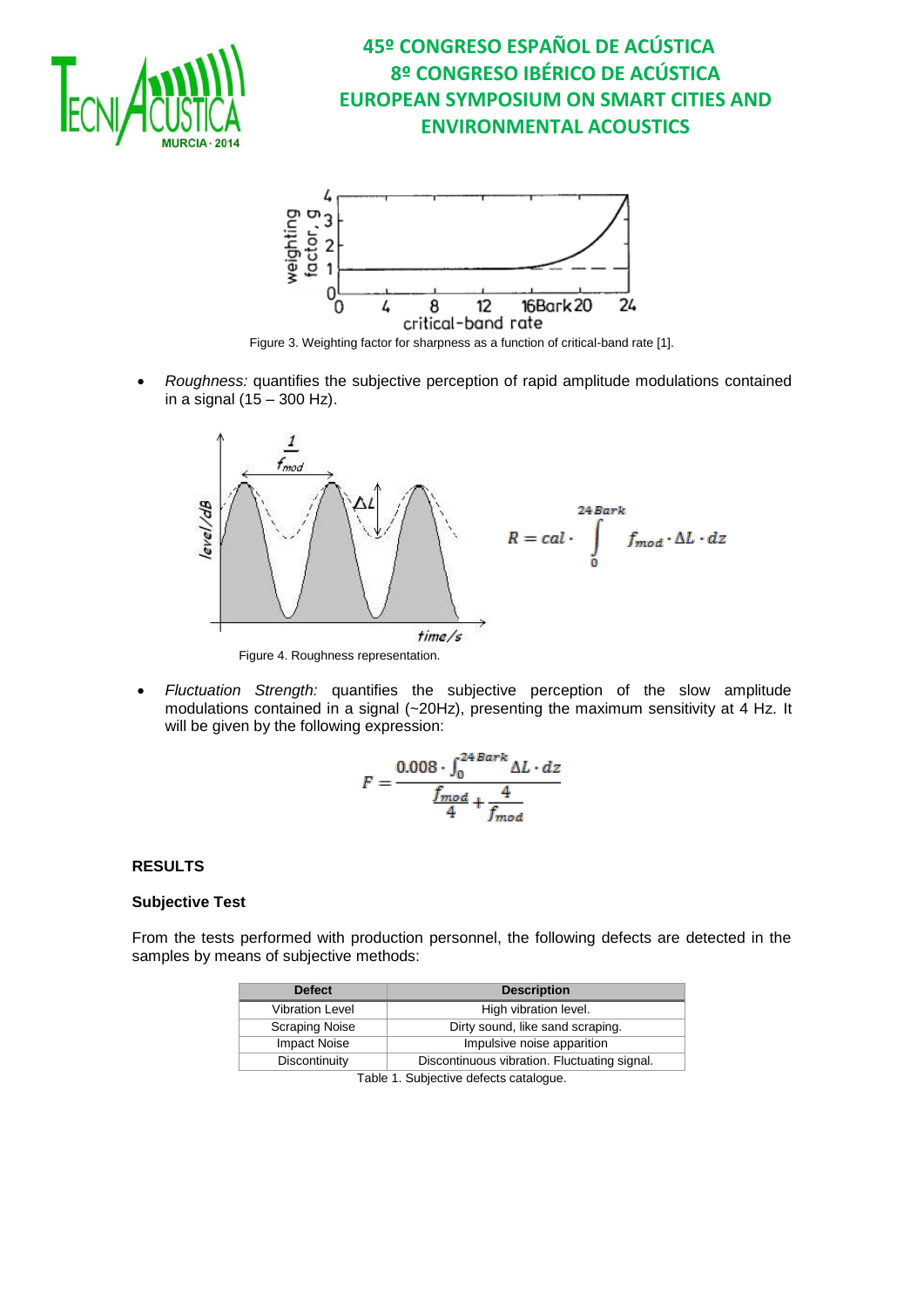

### **Defect Signals**

Each defect listed in the above table will be associated to a particular type of signal such as shown in the following figures:



#### **Vibration Measurement for Correct Samples**

Next figures represent the results obtained for each proposed parameter from the samples analysis done.



Figure 10. RMS Level. Gearhead with no load.





Figure 11. Crest Factor values. Gearhead with no load.





Figure 12. Loudness values. Gearhead with no load.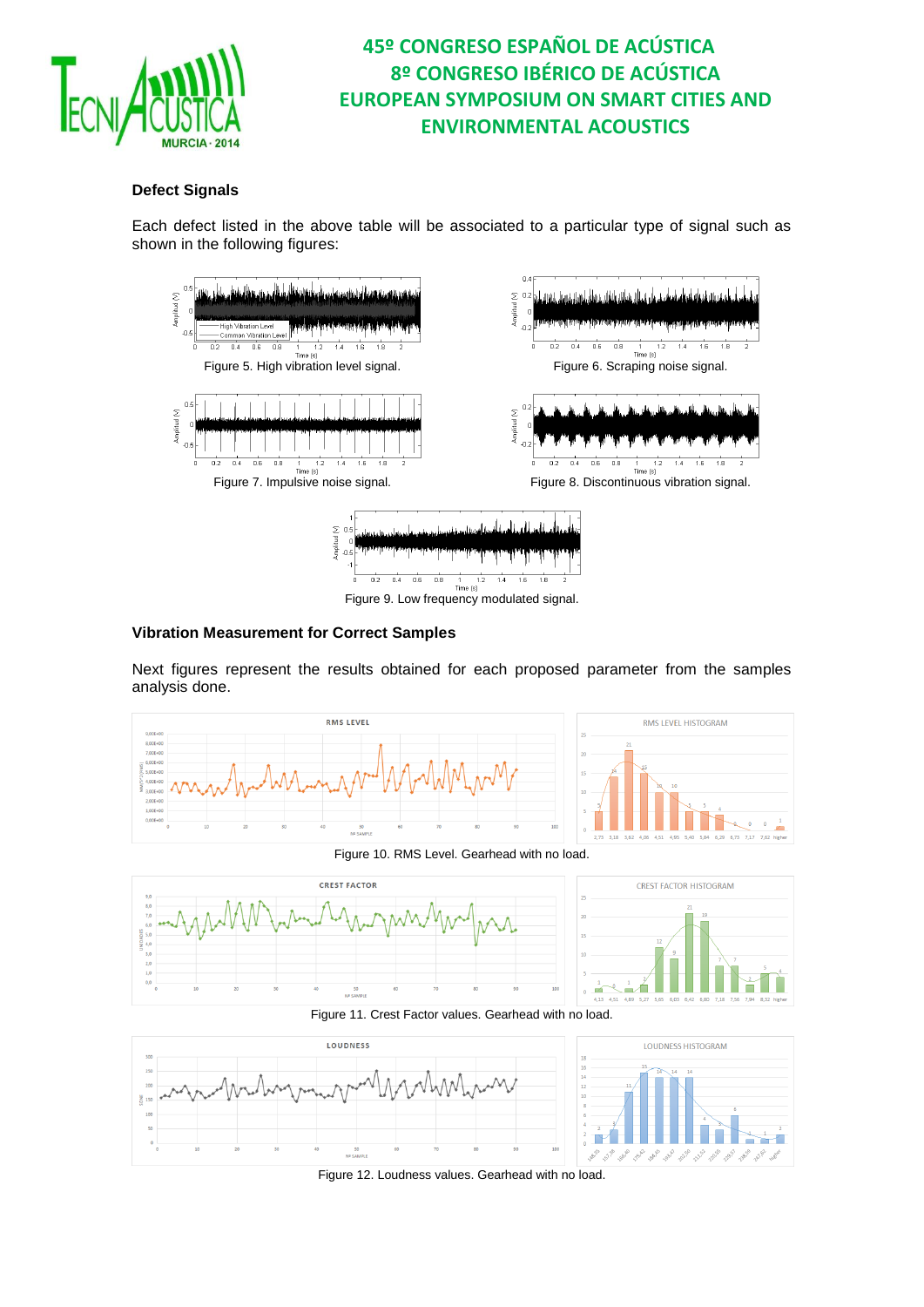



Figure 13. Sharpness values. Gearhead with no load.



Figure 14. Roughness values. Gearhead with no load.



Figure 15. Fluctuation Strength values. Gearhead with no load.

The representation of the results in a histogram form results in a Gaussian distribution in most parameters. The definition of statistical unequivocally makes possible the delimitation of values in which the correct samples will range.

|                           |                  |                        | <b>PSYCHOACOUSTIC PARAMETERS</b> |                  |                  |                                       |
|---------------------------|------------------|------------------------|----------------------------------|------------------|------------------|---------------------------------------|
| <b>STATISTIC</b>          | <b>RMS Level</b> | <b>Crest</b><br>Factor | <b>Loudness</b>                  | <b>Roughness</b> | <b>Sharpness</b> | <b>Fluctuation</b><br><b>Strength</b> |
| Mean                      | $4.00E + 00$     | 6,48                   | 186.78                           | 0,42             | 13.00            | 0,24                                  |
| Median                    | $3.83E + 00$     | 6,37                   | 184.23                           | 0,42             | 12,67            | 0,24                                  |
| Mode                      | $3,89E+00$       | 6,18                   | 174,11                           | 0,36             | 11,84            | 0,25                                  |
| Percentile 95%            | $5.99E + 00$     | 8,32                   | 230,11                           | 0,62             | 15,87            | 0,36                                  |
| Percentile 90%            | 5.70E+00         | 7.92                   | 221,69                           | 0,58             | 15,18            | 0.33                                  |
| <b>Standard Deviation</b> | $1,01E + 00$     | 0,90                   | 22,99                            | 0,10             | 1,50             | 0,06                                  |
| <b>Minimum Value</b>      | $2.51E + 00$     | 3,94                   | 143,84                           | 0,25             | 10,71            | 0,10                                  |
| <b>Maximum Value</b>      | 7,84E+00         | 8,51                   | 252,13                           | 0.66             | 17,35            | 0,41                                  |

Table 2. Statistic parameters. Gearhead with no load.

In order to establish margins to ensure a maximum defects detection, the 95% percentile is set as the boundary value for the gap between correct and defective elements.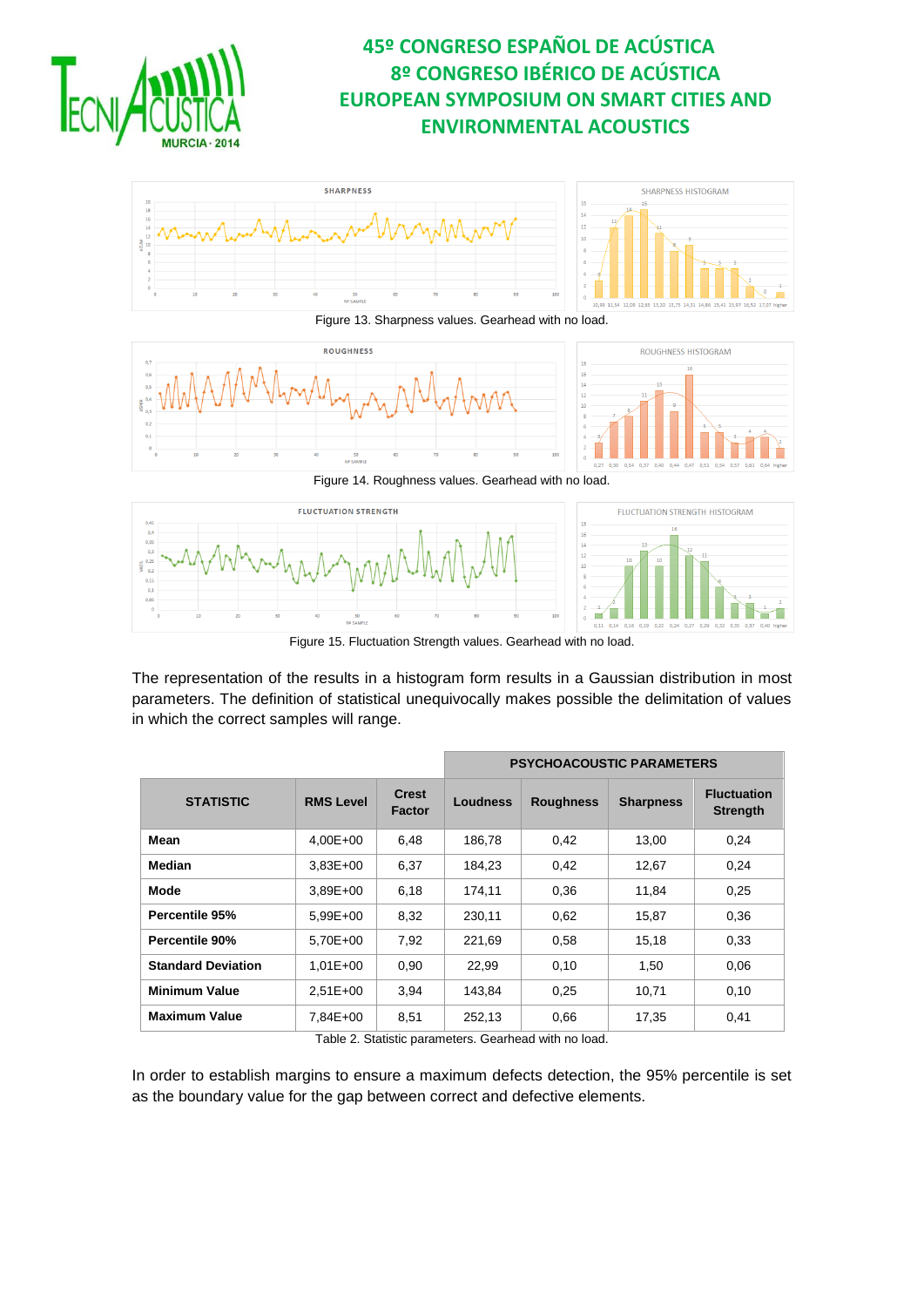

### **Comparison between Correct and Defective Samples**

From the characterization of the right samples and the measures realized on defective items, it is possible to establish a comparison observing the behaviour of the psychoacoustic parameters in each case. The results obtained are shown:



Figure 16. Comparison Correct/Defective Gearhead. RMS Level and Crest Factor.



Figure 17. Comparison Correct/Defective Gearhead. Loudness and Sharpness.



Figure 18. Comparison Correct/Defective Gearhead. Roughness and Fluctuation Strength.

The above figures show in green those items which performance is framed within the standards set by the subjective analysis. Red dots represent the samples with a lower quality specification.

Those samples whose behaviour is considered defective provide values above the range set by the 95% percentile. The most indicative parameter for each defect is defined in the following table:

| <b>Parameter</b>                 | <b>Associated Defect</b>   |  |  |  |
|----------------------------------|----------------------------|--|--|--|
| <b>RMS Level</b>                 | High vibration level       |  |  |  |
| <b>Crest Factor</b>              | Impact noise               |  |  |  |
| Loudness                         | High vibration level       |  |  |  |
| Roughness                        | Discontinuity/Impact Noise |  |  |  |
| <b>Fluctuation Strength</b>      | Discontinuity/Fluctuation  |  |  |  |
| Table 3. Significant parameters. |                            |  |  |  |